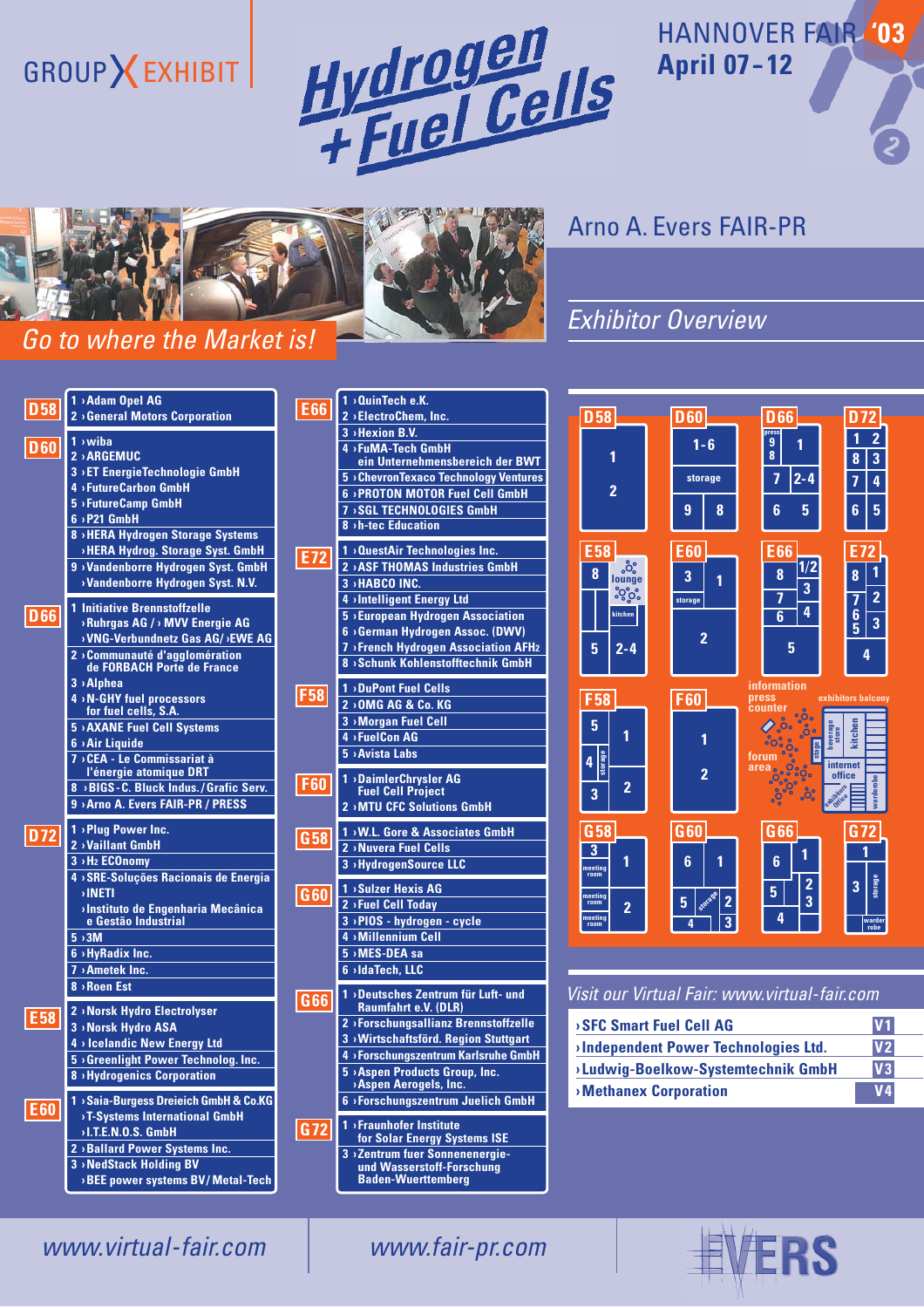

**Opening Press Conference:**

*0:00 am*



**› Hexion B.V.** *Jacques Smolenaars* Fuel Processing: the bridging technology towards a hydrogen infrastructure

**› DT Industries Assembly & Test Europe** *Tony Walters* Preparing for Fuel Cell Commercialisation and Production

**› Forschungszentrum Karlsruhe GmbH** *Dr.-Ing. Ulrich Bielert* New experimental facilities for hydrogen distribution and combustion tests

**› Icelandic New Energy Ltd / Islensk NyOrka ehf** *Fanney Frisbaek* Hydrogen infrastructure, the Iceland case

**Avista Labs** *Frank A. Ignazzitto* PEM fuel cells between 50 Watts and 5 kW for Portable and Remote Applications **SGL TECHNOLOGIES GmbH** 

*Dr. Norbert Berg* New Developments of Graphite Fuel Cell Components

**› wiba** *Dipl. Ing. Ulli Arndt* Activities of the Coordination Center of the Hydrogen Initiative Bavaria

**Morgan Fuel Cell** *Brendan Bilton /* Next Generation Flow Fields - The benefits of Morgan Biomimetic designs at low air pressures and high temperature PEM Applications

**› NedStack fuel cell technology BV › BEE power systems BV** *Erik Middelman, Aik Rosenberg* Direct liquid fuel cell powerpack

**The Round Table: Automotive Fuel Cells** *Gerald Hornburg, Ballard Power Systems Inc., Germany Dr. Lars Peter Thiesen, Adam Opel AG, Germany Heinz Krosch, Ford Motor Company, USA Phil Snaith, HydrogenSource / P. Hoffmann, H2 FC Letter*

**› Vattenfall Europe / HEW** *Holger Grubel* Hydrogen Infrastructure

**› Intelligent Energy Ltd** *Dennis Hayter* Fuel Cells for Small Scale Distributed Generation

**› HERA Hydrogen Storage Systems** *Marc Hubert* The future of Solid Hydrogen Storage from HERA

**QuestAir Technologies Inc.** *Sean Mezei* Hydrogen Purification for Stationary PEM Fuel Cells and Hydrogen Fuelling

**› 3M**  *Dr. Mike Lynn*  3M Product Offerings for Fuel Cells

**› H2 ECOnomy**  *Serge V. Adamian* H2 ECOnomy - Fuel Cells for today!

**› Greenlight Power Technologies, Inc.**  *James Dean* Trends in Fuel Cell Testing

**› SFC Smart Fuel Cell AG**  *Manfred Stefener* Smart Fuel Cell Commercializing advanced DMFC - Technology

**› SRE – Soluções Racionais de Energia**  *José João Campos Rodrigues* Fuel Cells Energy: Towards a Global Economic Democracy

**› Go to where the Market is! ENERGON Carl-Jochen-Winter GmbH, Germany** *Prof. Dr.-Ing. Carl-Jochen Winter*

| 0:20 am             | At this Press Conference representatives<br>from relevant exhibitor groups present<br>their H2/FC developments on the way to<br><i>commercialization</i> |
|---------------------|----------------------------------------------------------------------------------------------------------------------------------------------------------|
|                     | <b>Arno A. Evers FAIR-PR</b>                                                                                                                             |
| <u>0</u> :40 am     |                                                                                                                                                          |
|                     |                                                                                                                                                          |
| 1:00 am             | <b>Vaillant GmbH</b>                                                                                                                                     |
|                     | Kai Klinder<br>The third generation of fuel cell heating                                                                                                 |
| 1:20 am             | appliances on demonstration<br><b>Adam Opel AG</b>                                                                                                       |
|                     | Klaudia Martini<br>Fuel cell vehicles as part of a                                                                                                       |
|                     | sustainability strategy<br><b>&gt;Nuvera Fuel Cells</b>                                                                                                  |
| 1:40 am             | William Mitchell<br>A Multi-Product Platform Approach to                                                                                                 |
|                     | <b>Commercializing Fuel Cell Technology</b>                                                                                                              |
| 2:00 pm             | <b>Ballard Power Systems Inc.</b><br><b>André Martin</b>                                                                                                 |
|                     | <b>Fuel Cells on the Path</b><br>to Mass Commercialization                                                                                               |
| <u>2:20 pm</u>      | european fuel cell gmbh<br>Dipl. Ing. Thomas Winkelmann                                                                                                  |
|                     | The PEM-fuel cell based home<br>energy center                                                                                                            |
| $2.40~\overline{p}$ | <b>Special Guest: Klaudia Martini</b><br>Guided Tour on the Group Exhibit of Klaudia                                                                     |
|                     | Martini, Executive Director Corporate Communi-<br>cations, Adam Opel AG with Arno A. Evers                                                               |
| <u>1:00 pm</u>      | <b>The Round Table: Production &amp; Storage</b>                                                                                                         |
|                     | Marc Hubert, HERA Hydrogen Storage Systems, Canada<br>Phil Snaith, HydrogenSource LLC, USA                                                               |
|                     | <b>Patrick Vanschoubroek</b><br>Vandenborre Hydrogen Systems N.V., Belgium                                                                               |
|                     |                                                                                                                                                          |
| 1:40 pm             | $\rightarrow$ W.L. Gore & Associates GmbH<br>Peter Hertel                                                                                                |
|                     | <b>Membrane Electrode Assemblies for Fuel Cells:</b><br>Route to commercialisation                                                                       |
| 2:00 pm             | <b>Ballard Power Systems Inc.</b>                                                                                                                        |
|                     | Dr. Fred Flett, William T. Foulds<br><b>Carbon Gas Diffusion Materials, Electric Drives</b>                                                              |
| 2:20 pm             | and Power Conversion<br><b>Norsk Hydro Electrolysers</b>                                                                                                 |
|                     | <b>Andres Cloumann</b><br>"State of the art" hydrogen fuelling stations                                                                                  |
| $2:40~\mathrm{pm}$  | <b>Millennium Cell</b>                                                                                                                                   |
|                     | Rex E. Luzader<br>Hydrogen on Demand™ for a wide range                                                                                                   |
|                     | of applications<br>› Air Liquide                                                                                                                         |
| 3:00 pm             | Jean Francois Deschamps<br>Hydrogen Energy                                                                                                               |
|                     | >Forschungszentrum Juelich GmbH                                                                                                                          |
| 3:20 pm             | Dr.-Ing. Ralf Peters,<br><b>Reformer Development</b>                                                                                                     |
|                     | at the Forschungszentrum Juelich                                                                                                                         |
| 3:40 pm             | <b>Hydrogenics Corporation</b><br>Mark Kammerer                                                                                                          |
|                     | En route to Commercial Sustainability and<br>Advances in HyPM Power Module Development                                                                   |
| 4:00 pm             | <b>Initiative Brennstoffzelle</b><br>Prof. Dr.-Ing. Christian P.                                                                                         |
|                     | <b>Beckervordersandforth</b><br>Introduction of the Initiative Brennstoffzelle                                                                           |
| 4:20 pm             | h-tec Industrial<br>Uwe Kueter                                                                                                                           |
|                     | Fuel Cell and Electrolyser Technology at h-tec                                                                                                           |
| 4:40 pm             | <b>Go to where the Market is!</b><br>Ludwig-Boelkow-Systemtechnik GmbH                                                                                   |

Supply + refuelling infrastucture for H<sub>2</sub> vehicles

#### **Monday, April 7 (2) Tuesday, April 8 Wednesday, April 9**

**› H.C. Starck GmbH**  *Dr. Helmut Feuer* Recent Developments in SOFC Component Manufacturing **› Norsk Hydro ASA**

*Ivar Hexeberg* The Norsk Hydro commitment to hydrogen

**› Fraunhofer Institute for Solar Energy Systems ISE** *Ulf Groos* Hydrogen Generation and Micro Fuel Cell Systems **› IdaTech, LLC** *Claude H. Duss* Fuel Cell System Solutions Operating on Multiple Fuels

**› MTU CFC Solutions GmbH** *Dr. Michael Gnann* HotModule - the solution

**› REpower Systems AG** *Prof. Dr. Fritz Vahrenholt* Renewables Energies - The Real Sources to produce Hydrogen

**› DuPont Fuel Cells** *Jean-Marc Tixhon* Accelerating Fuel Cell Commercialisation

**› Adam Opel AG** *Dr. Lars Peter Thiesen* Fuel Cell Vehicle Program at Opel/GM

**› PROTON MOTOR Fuel Cell GmbH** *Dr. Joachim Kroemer* Fuel cell systems in mobile and stationary applications - realistic ambitions

**The Round Table: Codes & Standards** *Dr. Rolf Ewald, German Hydrogen Association, Germany Mario Sandoval, HydrogenSource LLC, USA Dipl.-Ing., Roger Koch, TÜV Nord Gruppe, Germany David P. Haberman, IFL, LCC, USA*

**› Vandenborre Hydrogen Systems GmbH** *Dr. Hugo Vandenborre*  Hydrogen infrastructure based on water and renewable energy

**› DaimlerChrysler AG Fuel Cell Project** *Peter Froeschle* Fuel Cell & Alternative Powertrain Vehicles

**› ChevronTexaco Technology Ventures** *Chris Beale* Halias and Fuel Processing Technology as a platform for hydrogen and power generation

**› Deutsches Zentrum für Luft- und Raumfahrt e.V. (DLR) – Institut für Technische Thermodynamik** *Dr. Rudolf Henne* /On-Board Power Supply of Vehicles by Means of Solid Oxide Fuel Cells (SOFC)

**› NTDA Energía** *Nicole Monter* New Applications for SOFCs

**› Schunk Kohlenstofftechnik GmbH** *Dr. Volker Banhardt* Molded bipolar plates with high degree of functional integration

**› OMG AG & Co. KG** *Dr. R. Burmeister* PEM Fuel Cell Components: Integration and Cost Reduction - Essentials for Success

**› AXANE Fuel Cell Systems** *Philippe Paulmier* AXANE's Presentation and New Portable Fuel Cell Generator

**› HydrogenSource LLC** *Phil Snaith* The Role of Fuel Processors in the Hydrogen Economy

*Go to where the Market is!* **H2scan LLC**  *Dennis Reid, Executive Vice President* H2scan manufactures state of the art sensors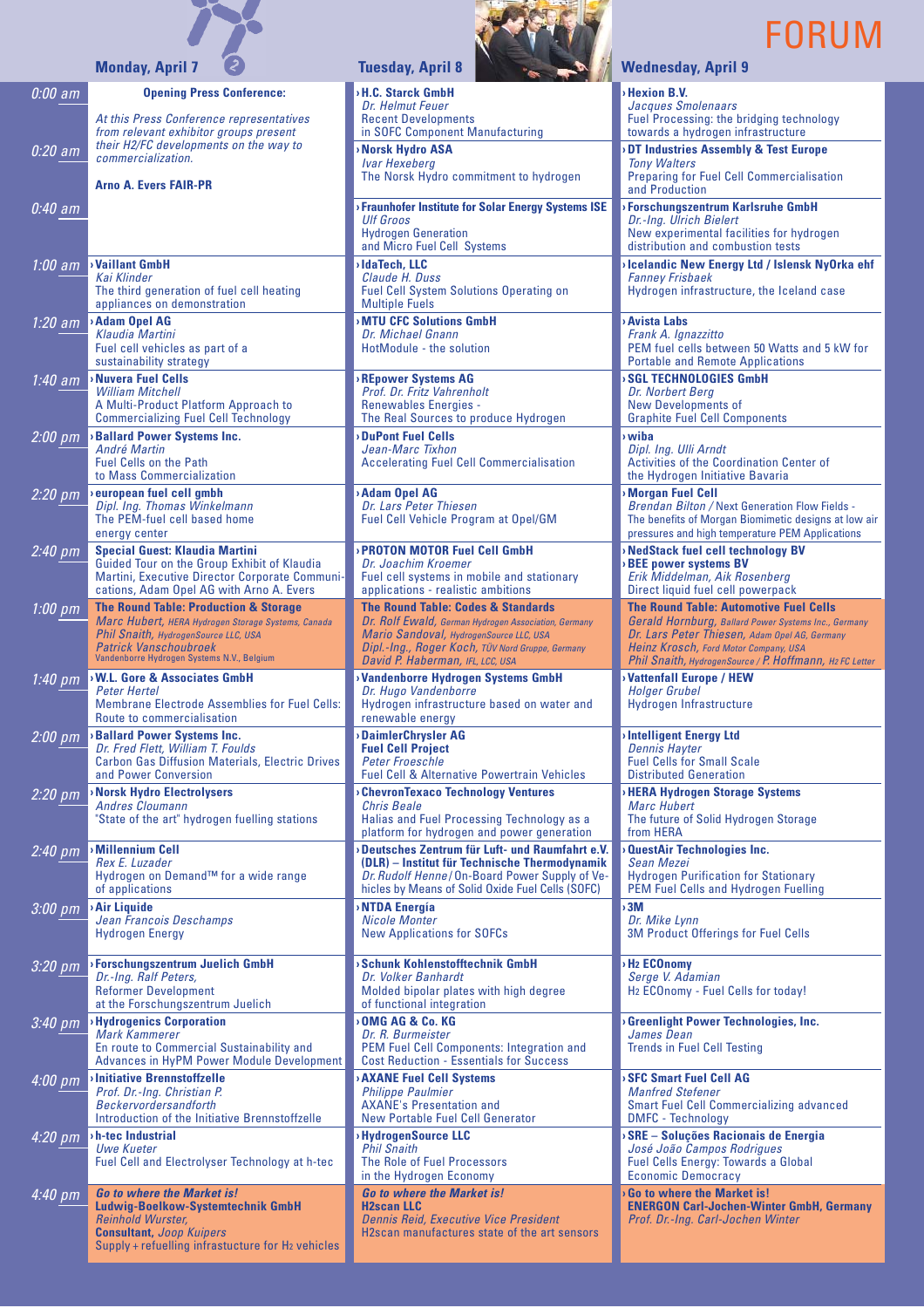## PROGRAMME

|                     | <b>Thursday, April 10</b>                                                                                                                                                                                                                       | <b>Friday, April 11</b>                                                                                                                                                                                                                        |
|---------------------|-------------------------------------------------------------------------------------------------------------------------------------------------------------------------------------------------------------------------------------------------|------------------------------------------------------------------------------------------------------------------------------------------------------------------------------------------------------------------------------------------------|
|                     | 10:00 am > Saia-Burgess Dreieich GmbH & Co. KG<br><b>&gt;T-Systems International GmbH</b><br><b>DET.E.N.O.S. GmbH</b>                                                                                                                           | Instituto de Engenharia Mecânica<br>e Gestão Industrial<br><b>Miguel Ferreira</b>                                                                                                                                                              |
| 10:20 am            | Ulrich-Michael Dismer, Thomas Prinz,<br>André Streich<br>Energy @ Network<br>1st worldwide ONLINE presentation of business<br>models for virtual power plants                                                                                   | Renewable energies: an integrated perspective<br><b>FuMA-Tech GmbH ein Unternehmensb. d. BWT</b><br>Dr. Bernd Bauer / From ionomers to medium<br>temperature membranes: New membranes clas-<br>sified for advanced fuel cells and electrolysis |
| 10:40 am            | <b>&gt;HABCO INC.</b><br><b>David Plis</b><br><b>Fuel Cell Test Equipment</b>                                                                                                                                                                   | MES-DEA sa<br>Luca Schwank<br>MES-DEA activity in FC field.<br>Organisation, projects and technology.                                                                                                                                          |
| 11:00 am            | >Zentrum für Sonnenenergie- und Wasserstoff-<br><b>Forschung Baden-Wuerttemberg</b><br>Dr. Ludwig Jörissen<br>PEM fuel cell development from toys to devices                                                                                    | $0$ uinTech e.K.<br>>ElectroChem. Inc.<br>Lee Walsh<br><b>Creating Milestones in Fuel Cell Testing</b>                                                                                                                                         |
| 11:20 am            | $\cdot$ N-GHY fuel processors for fuel cells, S.A.<br>Didier GROUSET<br><b>HYDROGEN from BIO-FUELS</b>                                                                                                                                          | >FutureCarbon GmbH<br>Dr. Walter Schütz<br>Carbon-nanomaterials for<br>fuel cell technology and hydrogen storage                                                                                                                               |
| 11:40 am            | <b>Sulzer Hexis AG</b><br>Susanne Riggenbach<br><b>Experience in Pre Commercial SOFC</b><br>for Single-Family Homes                                                                                                                             | <b>Roen Est</b><br>Angelo D'Anzi<br>Roen Est Fuel Cell costs and<br>future perspectives                                                                                                                                                        |
| $12:00~\mathrm{pm}$ | <b>ASF THOMAS Industries GmbH</b><br><b>Herbert Hansel</b><br>t.b.d.                                                                                                                                                                            | Independent Power Technologies Ltd.<br>Dr. Ziya Karichev<br>t.b.d.                                                                                                                                                                             |
| 12:20 pm            | > CEA-Le Commissariat à l'énergie atomique DRT<br><b>Vincent Blet</b><br>Biomass gasification and production<br>of biofuels                                                                                                                     | <b>&gt;Forschungsallianz Brennstoffzelle</b><br>Dr. Werner Lehnert<br>Introduction to the Fuel Cell Network<br>in Baden Wuerttemberg                                                                                                           |
| 12:40 pm            | > Ametek Inc.<br>Jochen Geiger, Francis Wildy<br><b>New Compact Process Mass Spectrometer for</b><br>Multiple Gas Analysis and Fuel Cell Development                                                                                            | <b>Aspen Prod. Gr. Inc., -Aerogel Inc.</b> / Kang P. Lee<br>- Fuel Reforming - The Bridge between the<br><b>Petroleum Infrastructure and Fuel Cells</b><br>- Aerogel Super Insulation for Fuel Cells                                           |
| 01:00 pm            | <b>The Round Table: Stationary Fuel Cells</b><br><b>Gerhard Huppmann, MTU CFC Solutions GmbH, Germany</b><br><b>Gus Block, Nuvera Fuel Cells, USA</b><br>Josh Lutton, Nuvera Fuel Cells, USA<br>Guido Gummert, european fuel cell gmbh, Germany | <b>The Round Table: Portable Fuel Cells</b><br>Dr. Dieter Geppert, LG Techn. Center Europe, Germany<br>Ulf Groos, Fraunhofer Insti. f. Solar Energy Syst., Germany<br><b>Manfred Stefener, SFC Smart Fuel Cell AG, Germany</b>                 |
| 01:40 pm            | <b>General Motors Corporation</b><br>Dr. Lars Peter Thiesen<br><b>Stationary Fuel Cell Applications at GM</b>                                                                                                                                   | PIOS - hydrogen - cycle<br>Jörg Weigl<br>t.b.d.                                                                                                                                                                                                |
| 02:00 pm            | >Plug Power Inc.<br><b>Richard Romer</b><br>The third generation of fuel cell heating<br>appliances on demonstration                                                                                                                            | <b>ARGEMUC -</b><br><b>H2-Project International Airport Munich</b><br><b>Wolfgang Burmeister</b><br>H <sub>2</sub> -Project International Airport Munich                                                                                       |
| 02:20 pm            | <b>&gt;FuelCon AG</b><br>Mathias Bode<br>Fuel Cell test equipment - state of of the art and<br>challenges for tomorrow                                                                                                                          | <b>&gt;French Hydrogen Association AFH2</b><br><b>Phillippe Buffet, Louis Debiais</b><br>International Conferences organised by<br>the French Hydrogen Association (AFH2)                                                                      |
| 02:40 pm            | >HyRadix Inc.<br>David M. Cepla<br><b>Distributed Hydrogen Generation</b>                                                                                                                                                                       | <b>INETI</b><br>Carmen M. Rangel<br><b>Getting Ready for Fuel Cells</b>                                                                                                                                                                        |
| 03:00 pm            | <b>P21 GmbH</b><br>Günter Siegmund<br>PEM fuel cell production in Europe                                                                                                                                                                        | Get inFORUMed!                                                                                                                                                                                                                                 |
| 03:20 pm            | <b>&gt;ET EnergieTechnologie GmbH</b><br><b>Helmuth Dederra</b><br><b>Hydrogen Technology for advanced</b><br>car-engines                                                                                                                       | The demand of the consumer will<br>play the decisive role in the mar-<br>ket evolution of Hydrogen + Fuel                                                                                                                                      |
| 03:40 pm            | >Fuel Cell Today<br>Marc Cropper<br>Quantification of the progress in the develop-<br>ment and adoption of fuel cells worldwide.                                                                                                                | Cell (H2/FC) products and services.<br>Increased technological aware-                                                                                                                                                                          |
| 04:00 pm            | >FutureCamp GmbH<br>Dr. Roland Geres<br>Emissions Trading as financing mechanism<br>for energy                                                                                                                                                  | ness and knowledge of product<br>benefits are key to the advance-<br>ment and imminent mass commer-                                                                                                                                            |
| 04:20 pm            | <b>&gt;German Hydrogen Association (DWV)</b><br>Dr. Rolf Ewald<br>A Road Map to Hydrogen Fuel                                                                                                                                                   | cialisation of H2/FC goods and ser-<br>vices. Learn first hand from our<br>international experts as they pre-                                                                                                                                  |
| 04:40 pm            | Go to where the Market is!<br>David Haberman                                                                                                                                                                                                    | sent and discuss the challenges<br>they face in taking this technology<br>from mind to market.                                                                                                                                                 |



### *The Exhibit*

An international mixture of organisations including big multinational companies, as well as, SME's and research institutions. All phases in the H2/FC production cycle, from R&D to manufacturing to customer satisfaction, are on display.

### *The Forum*

One of the most valued activities of the Group Exhibit! Through an interview-style format, industry leaders share their vision, mission or introduce their latest achievements facilitated by a skilled moderator. As a member of the audience, you have the chance to interact with the interview partner through the Q&A portion of each session.

### *The Panel*

Discussing in a Round Table style, our panel discusses & deals with different issues concerning H2/FC commercialisation. On stage from Monday thru Friday at 1:00 p.m, leaders from different industrial sectors exchange new ideas relative to Production & Storage, Codes & Standards, Stationary, Portable and Automotive Fuel Cells.

### *The Vision*

"Go to where the Market is!" has been the slogan of the Group Exhibit on Hydrogen + Fuel Cells since HANNOVER FAIR `95. In this new feature, daily at 4:40 pm, international experts present their ideas & share their thoughts on how to conquer the international marketplace with new H2/FC applications.